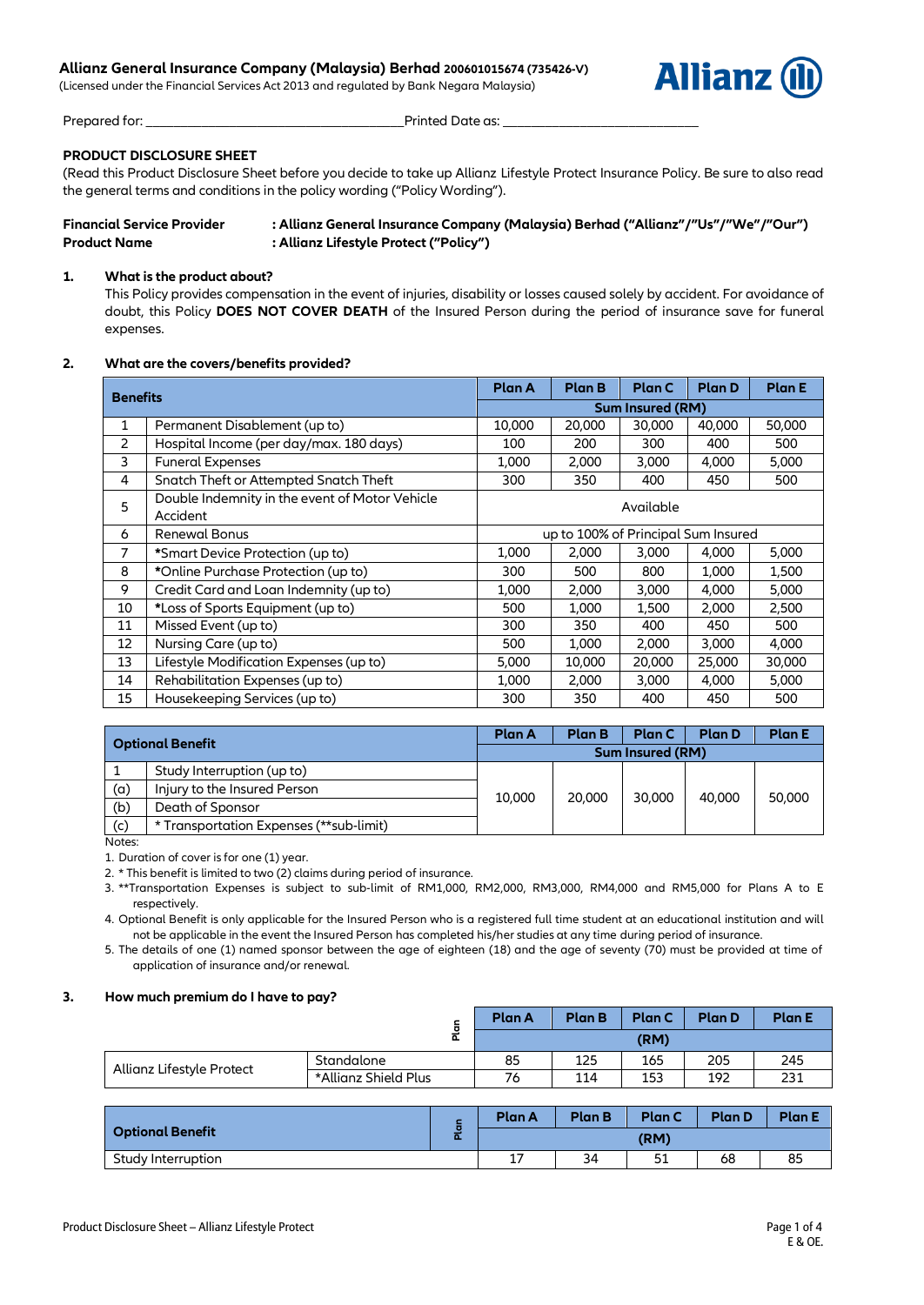(Licensed under the Financial Services Act 2013 and regulated by Bank Negara Malaysia)



Notes:

1. Premium is inclusive 6% of Service Tax.

2. \*This premium is applicable for Insured Person with active Allianz Shield Plus policy at time of policy issuance.

#### **4. What are the fees and charges that I have to pay?**

| <b>Type</b>                                             | Amount         |
|---------------------------------------------------------|----------------|
| Commissions paid to the insurance intermediary (if any) | 25% of premium |
| Stamp Duty                                              | RM10           |

## **5. What are some of the key terms and conditions that I should be aware of?**

# (a) **Duty of Disclosure**

**Consumer Insurance Contract** 

Pursuant to Paragraph 5 of Schedule 9 of the Financial Services Act 2013, if you are applying for this insurance wholly for **purposes unrelated to your trade, business or profession,** you have a duty to take reasonable care not to make a misrepresentation in answering the questions in the proposal form and/or all the questions required by Allianz fully and accurately and disclose any other matter that you know to be relevant to our decision in accepting the risks and determining the rates and terms to be applied, otherwise it may result in avoidance of contract, claim denied or reduced, terms changed or varied, or contract terminated.

**Non-consumer Insurance Contract**

Pursuant to Paragraph 4(1) of Schedule 9 of the Financial Services Act 2013, if you are applying for this Insurance for **purposes related to your trade, business or profession,** you have a duty to disclose any matter that you know to be relevant to our decision in accepting the risks and determining the rates and terms to be applied and any matter a reasonable person in the circumstances could be expected to know to be relevant, otherwise it may result in avoidance of contract, claim denied or reduced, terms changed or varied, or contract terminated.

**This Duty of Disclosure for Consumer and Non-consumer Insurance Contract shall continue until the time the contract is entered into, varied or renewed.** You also have a duty to tell Us immediately if at any time after your contract of insurance has been entered into, varied or renewed with Us, any of the information given in inaccurate or has changed.

- (b) **Cash before cover** The premium due must be paid and received by Allianz before cover commences. This insurance is automatically null and void if this condition is not complied with.
- (c) **Eligibility** Insured Person must be between the age of sixteen (16) years old and the age of sixty-five (65).
- (d) **You may opt for Auto Renewal** In the event you opt for automatic renewal, subject to terms and conditions of this policy and payment of premium due, the Allianz Lifestyle Protect shall be renewed on each policy anniversary upon expiry unless the policy is terminated pursuant to Condition 11 (Termination of Insurance) in the Policy Wording.

#### **6. What are the major exclusions under this Policy?**

This Policy does not cover any Injury/Permanent Disablement directly or indirectly caused by or in connection with any of the following:

- (a) War, invasion, act of foreign enemy, hostilities (whether war be declared or not), civil war, rebellion, revolution, insurrection, military or usurped power;
- (b) Insanity, suicide (whether sane or insane), intentional self- inflicted injuries or any attempt thereat;
- (c) Intoxication beyond the legal limit related to the driving offences and/or under the influence of illegal drugs;
- (d) Any form of disease, infection or parasites and Acquired Immune Deficiency Syndrome (AIDS) or AIDS Related Complex (ARC) or Human Immunodeficiency Virus Infection (HIV);
- (e) Childbirth, miscarriage, pregnancy or any complications thereof, unless caused solely by Accident;
- (f) Provoked murder or assault;
- (g) While committing or attempting to commit any unlawful act;
- (h) While participating in any professional sports;
- (i) Martial arts or boxing, aerial activities including parachuting and hang-gliding, underwater activities exceeding fifty (50) meters in depth, mountaineering involving the use of ropes or mechanical guides;
- (j) Racing (other than on foot), pace-making, speed or reliability trials;
- (k) Ionisation, radiation or contamination by radioactivity, nuclear weapons material; and
- (l) Riding/driving without a valid driving license (NOTE: this will not apply to Insured Person with an expired license but who is not disqualified from holding or obtaining such driving licence under the regulations of the Malaysian Road Transport Department or any other relevant laws).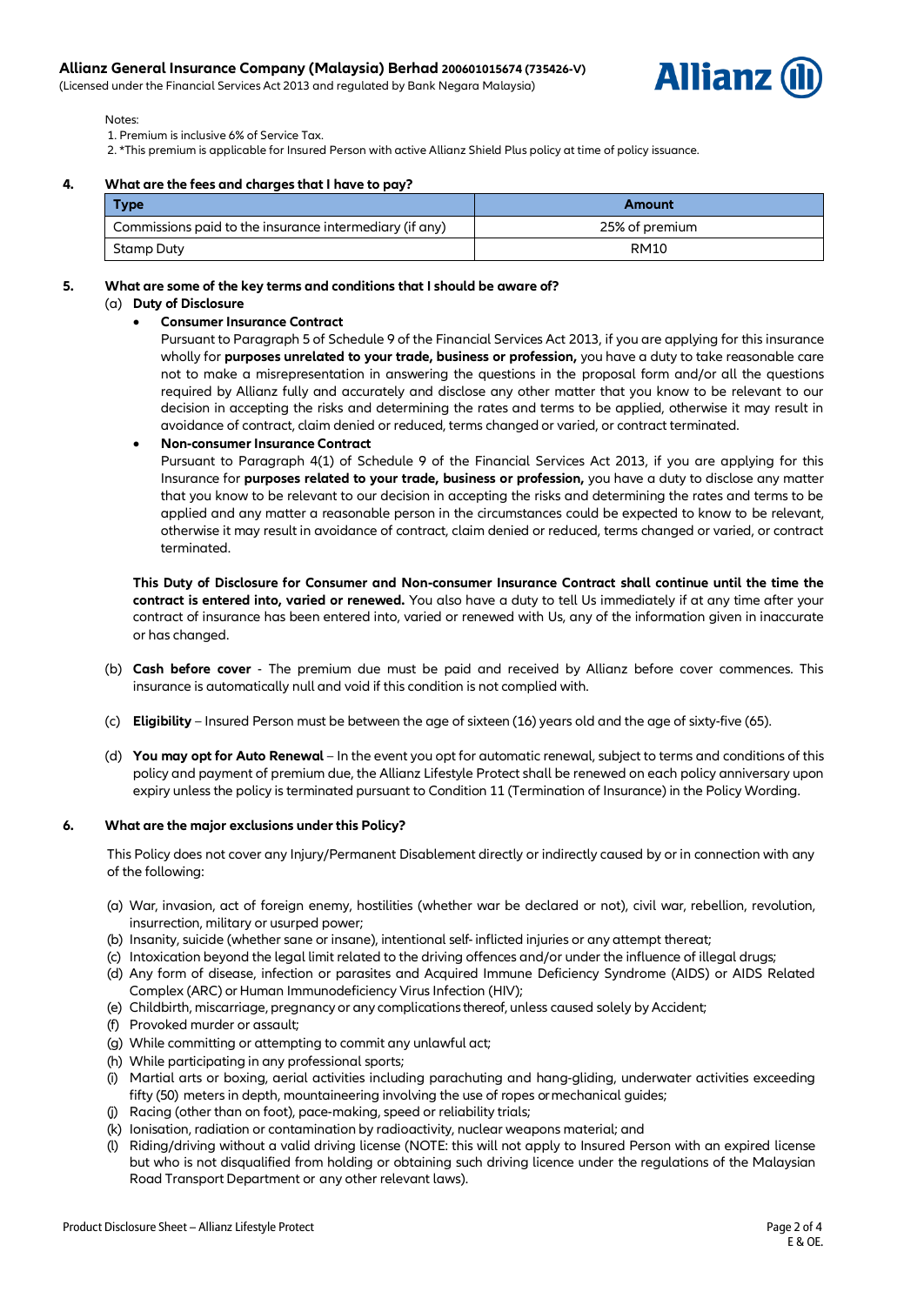(Licensed under the Financial Services Act 2013 and regulated by Bank Negara Malaysia)



## **7. Can I cancel my Policy?**

If You give notice to Allianz to terminate this Policy or Your Coverage, such termination shall become effective on the date when the notice is received by Allianz from You on the date specified in such notice, whichever is the later.

In the event premium has been paid for any period beyond the date of termination of this Policy, the short period rates shall apply provided that no claim has been made during the Period of Insurance then subsisting.

Scale of Short Period Rates:

| <b>Period Insured</b> | <b>Percentage of Annual Premium to be Charged</b> |
|-----------------------|---------------------------------------------------|
| 2 Months (Minimum)    | 40%                                               |
| 3 Months              | 50%                                               |
| 4 Months              | 60%                                               |
| 5 Months              | 70%                                               |
| 6 Months              | 75%                                               |
| Over 6 Months         | 100%                                              |

## (a) Termination by the Allianz

In the event Allianz terminates this Policy or Your Coverage under this Policy, as the case may be, pursuant to Conditions 3 (Misstatement or Omission of Material Fact) as stated in the Policy Wording or by order of regulatory or governmental authorities, Allianz shall give its notice of termination by registered post to You at Your last known correspondence address in Malaysia. Such termination shall become effective thirty (30) days following the date of such notice.

In the event premium has been paid for any period beyond the date of termination of this Policy, the pro-rata premium shall be refunded to You provided that no claim has been made during the Period of Insurance then subsisting and such refund is not prohibited by any law.

## (b) Automatic Termination

This Policy shall lapse/terminate upon occurance of any of the following:

- (i) at mid mid-night (standard Malaysian time) on the last day of the Period of Insurance stated in the Schedule; or
- (ii) when the Insured Person attains the age of sixty-six (66) years;
- (iii) Upon cessation or termination of the Policy; or
- (iv) if any premium payable under this Policy remains unpaid on or before each automatic renewal of this Policy.

## **8. What do I need to do if there are changes to my contact/personal details?**

It is important that you inform Us of any changes in your contact and personal details to ensure that all correspondence reach you in a timely manner. You may inform our authorised agent, branch office or our customer service of any change in your contact and personal details.

## **9. How do I make a claim?**

You may visit allianz.com.my for further information. You are advised to submit your claim (if any) to Us as soon as possible.

# **10. Where can I get further information?**

Should you require additional information about Personal Accident, please refer to the *insurance info* booklet on 'Personal Accident Insurance', or visit [insuranceinfo.com.my.](http://www.insuranceinfo.com.my/)